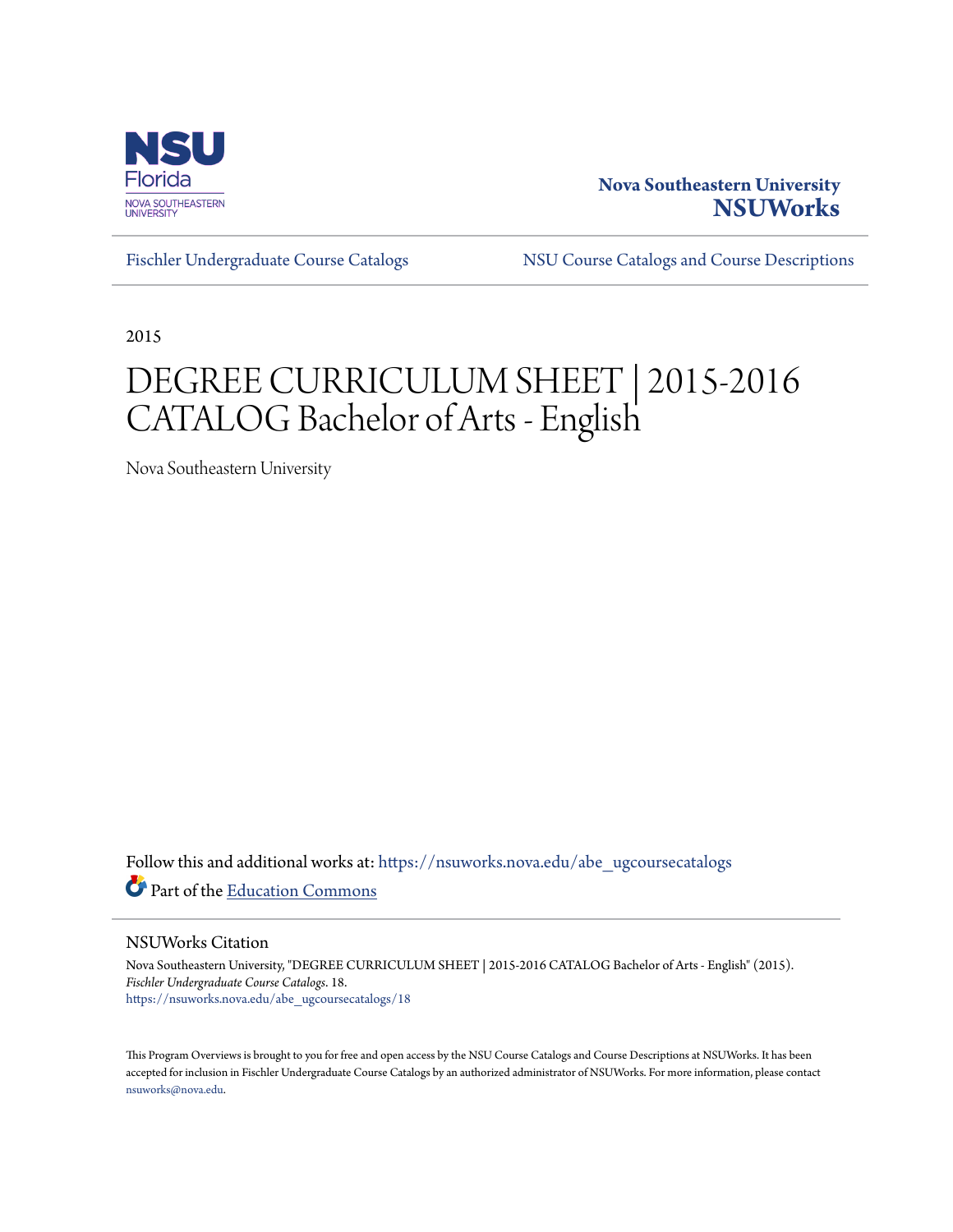

#### **COLLEGE OF ARTS, HUMANITIES, AND SOCIAL SCIENCES DEGREE CURRICULUM SHEET | 2015-2016 CATALOG Bachelor of Arts - English**

| <b>GENERAL EDUCATION REQUIREMENTS</b>                  |                |           |
|--------------------------------------------------------|----------------|-----------|
| Area/Course                                            | <b>Credits</b> | Frequency |
| <b>Written Composition</b>                             |                |           |
| 6 credits at or above COMP 1500                        |                |           |
| Open Written Composition                               | $\mathfrak{Z}$ |           |
| Open Written Composition                               | 3              |           |
| Mathematics                                            |                |           |
| 6 credits at or above MATH 1040                        |                |           |
| Open Math                                              | 3              |           |
| Open Math                                              | $\mathfrak{Z}$ |           |
| Arts and Humanities                                    |                |           |
| 6 credits in HIST, ARTS, PHIL, HUMN, LITR, THEA, FILM, |                |           |
| MUSC, DANC, WRIT, foreign language                     |                |           |
| LITR 2010 British Literature I                         | $\mathfrak{Z}$ | FW        |
| LITR 2011 British Literaure II                         | 3              | <b>FW</b> |
| Social and Behavioral Sciences                         |                |           |
| 6 credits in PSYC, SOCL, ANTH, ECN, COMM, GEOG,        |                |           |
| GEST, INST, POLS                                       |                |           |
| Open Social & Behavioral Sciences                      | 3              |           |
| Open Social & Behavioral Sciences                      | 3              |           |
| Science                                                |                |           |
| 6 credits in BIOL, MBIO, CHEM, SCIE, ENVS, PHYS        |                |           |
| Open Science                                           | 3              |           |
| Open Science                                           | 3              |           |
| <b>Total General Education Credits</b>                 | 30             |           |

| <b>OPEN ELECTIVES</b>               |  |  |  |  |  |
|-------------------------------------|--|--|--|--|--|
| Complete 17 elective courses        |  |  |  |  |  |
| <b>Total Open Electives Credits</b> |  |  |  |  |  |

*NOTE: The Bachelor of Arts degree requires at least 24 credits of coursework from the following disciplines: ARTS, DANC, FILM, HIST, HUMN, LITR, MUSC, PHIL, and THEA, as well as an intermediate degree of competency in a foreign language (generally, a minimum of 6 credits or another demonstration of competency).*

| <b>MAJOR</b>                                            |                |           |
|---------------------------------------------------------|----------------|-----------|
| Course                                                  | <b>Credits</b> | Frequency |
| LITR 2010: British Literature I                         | 3              | <b>FW</b> |
| LITR 2011: British Literaure II                         | 3              | <b>FW</b> |
| LITR 2020 American Literature I                         | 3              | <b>FW</b> |
| LITR 2021 American Literature II                        | 3              | FW        |
| LITR 2030 World Literature I                            | 3              | <b>FW</b> |
| LITR 2031 World Literature II                           | 3              | <b>FW</b> |
| LITR 3060 History and Structure of the English Language | 3              | F         |
| LITR 4050 Literary Criticism and Theory                 | 3              | F         |
| LITR 4760 Major Authors                                 | 3              | W         |
| Any "Popular Literature and Culture" Course             |                |           |
| <b>LITR 2110 Detective Fiction</b>                      | 3              | F         |
| LITR 2120 Science Fiction and Fantasy Literature        | 3              | W         |
| LITR 2130 Contemporary Memoir                           | 3              | F         |
| Any Two "Literary Area Studies" Courses                 |                |           |
| LITR 3510 Irish Literature                              | 3              | <b>WO</b> |
| LITR 3520 African-American Literature                   | 3              | FO        |
| LITR 3530 Caribbean Literature                          | 3              | FE        |
| LITR 3540 Latin American Literature                     | 3              | <b>WE</b> |
| Any Two 'Literary Genres" Courses                       |                |           |
| LITR 3620 Studies in Poetry                             | 3              | <b>WO</b> |
| LITR 3630 Studies in the Novel                          | 3              | FO.       |
| LITR 3640 Studies in Drama                              | 3              | WE        |
| <b>Total Major Credits</b>                              | 42             |           |

| <b>MAJOR ELECTIVES</b>                                          |                |           |  |  |  |  |
|-----------------------------------------------------------------|----------------|-----------|--|--|--|--|
| Course                                                          | <b>Credits</b> | Frequency |  |  |  |  |
| Select any 3000/4000 Level LITR course OR any of the following: |                |           |  |  |  |  |
| FILM 3050 Literature and Film                                   | 3              | FO        |  |  |  |  |
| HUMN 3400 The Beat Generation                                   | 3              | FE        |  |  |  |  |
| HUMN 3610 The Harlem Renaissance                                | 3              | <b>WO</b> |  |  |  |  |
| HUMN 3800 Mexican Cult of Death in Myth and Literature          | 3              | FO.       |  |  |  |  |
| HUMN 4310 The Vampire                                           | З              | WE.       |  |  |  |  |
| <b>Total Major Electives Credits</b>                            | 3              |           |  |  |  |  |

*Frequency Key: F-Every Fall; W-Every Winter; FO - Odd Year Fall; FE - Even Year Fall; WO - Odd Year Winter; WE - Even Year Winter* 

#### **TOTAL CREDITS 120**